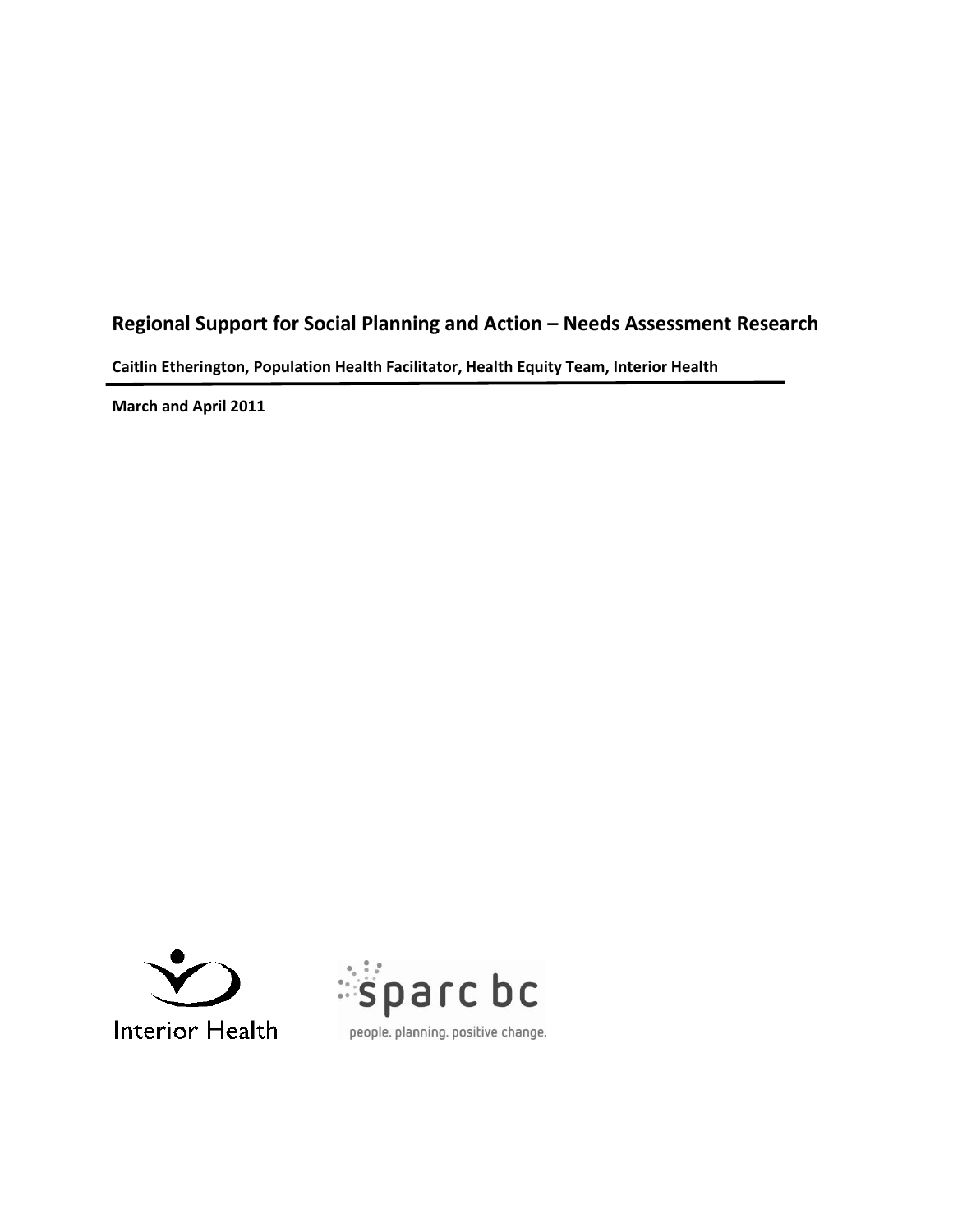#### **EXECUTIVE SUMMARY**

Social planning and action groups can be powerful catalysts of positive change at the local level, however they often face significant challenges. This paper presents research related to social planning and action in the Southern Interior of British Colombia. A group of provincial or regional organizations interested in exploring how they can best support these local initiatives instigated this research.

Local social planning and action groups often form to meet social realities that are no longer addressed through federal and provincial funding. Municipal governments are often reluctant and/or unable to take responsibility for the social sector, which has traditionally not been part of their mandate. Facing the repercussions of this vacuum first hand, local groups that are closely tied to social service organizations are left struggling to do more with less – and often turn to various social planning and action activities. The members of these groups are usually already overstretched. So while there is great need and potential, there are also significant challenges and therefore widespread appetite for external support.

On-the-ground social planning and action looks very different in different communities. From the eleven communities studied, three models for social planning and action emerged. The first is a community-based social planning and action model, where a number of people have a broad mandate to address social issues. The second is a project-focused model, where a community or government leader spearheads various projects, with very little coordinated planning and relevant partners engaging as needed. The last is an issue-based model, where a group with a specific focus, such as food security or early childhood development, will lead social initiatives as a direct or indirect result of their work.

Common traps and obstacles are present in all three models. Some of the most significant ones are internal to the groups themselves: recruiting and working with multi-sectoral groups; over-dependency on key individuals and a lack of succession planning; and burn out and cynicism. Externally, groups struggle with mobilizing community support, funding and other resources. Successfully instigating concrete change was a challenge for some groups, particularly the community-based groups that emphasized group process and planning.

Successes and enablers were common across groups. Characteristics associated with success are strong and visionary leadership, access to funding and assets such as owning a building, and resourcefulness. Enabling strategies are identified as building relationships and opportunities for communication, evidence-based and strategic planning, raising the profile of social issues in the community, and seeking "wins" – early and often. Contextual enablers are a broad support for social planning and the size, demographics and spirit of the community.

There is a high level of interest for engaging in regional level support initiatives. Strategies with the highest demand are: regional workshops; individualized support for communities such as train-thetrainer and mentoring projects; an investment document that outlines the positive outcomes and costbenefit of social planning; and face-to-face networking and communication opportunities.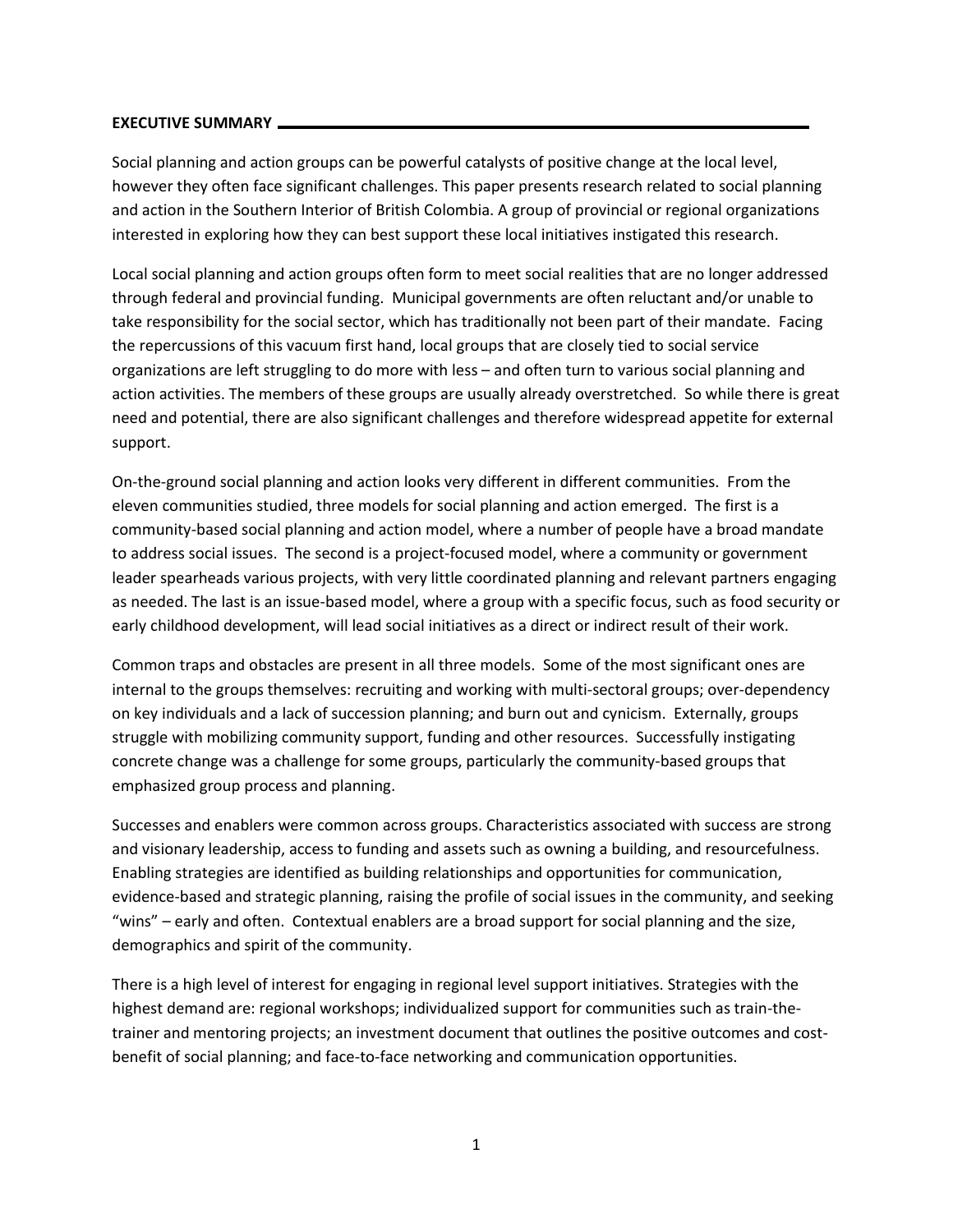Working group members are pleased to better understand what the priorities are related to social planning and action and are hopeful about using this information to better inform future initiatives. As a group, it is difficult to develop a comprehensive plan based on these priorities at this time – in large part due to the ongoing organizational transition occurring within the lead partner of the working group, Interior Health. The working group has therefore identified the creation of an investment document – that will make the case for social planning and action – as an achievable next step in this process. Interior Health's Health Equity team will take the lead on this and looks forward to continued, valuable support from working group members.

Details related to this research are presented below, concluding with a section on next steps.

### **SECTION 1: INTRODUCTION**

### **Background and Research Methodology**

The purpose of this paper is to present qualitative research findings related to social planning and action in the Southern Interior of BC and to guide further regional level support for these initiatives. This research was initiated by Interior Health's Health Equity team. It supports the goals of their Income Distribution and Health Portfolio and its result area related to social planning. The research was conducted in collaboration with a working group who advised this initiative and connect it to relevant organizations outside of Interior Health. Working group members are:

- Aimee Ambrosone, Manager of Planning and Development, Columbia Basin Trust
- Laurie Cordell, Sustainability Facilitator, Fraser Basin Council
- **•** Sara Davis, Project Coordinator, Planning and Development, Columbia Basin Trust
- Caitlin Etherington, Population Health Facilitator, Interior Health
- Scott Graham, Manager of Research and Consulting & Director of Community Development Education, Social Planning and Research Council of BC
- Rona Park, Executive Director, Nelson CARES Society & Vice Chair of Nelson SPAN Society
- Rose Soneff, Registered Dietician

All the data and findings are based on qualitative key informant interviews. Interview questions were created by the researcher, Population Health Facilitator Caitlin Etherington, with input and feedback from the working group. A dozen interviews were conducted by the researcher over the phone (with one exception where written feedback was provided), each lasting between 30 and 60 minutes. Interview participants were limited to the Columbia Basin region. Interview participants were suggested by the working group and with two exceptions were limited to one per community. Although an attempt was made to connect with someone in every community in the region, scheduling difficulties made this impossible. All interviews are confidential and therefore quotes are not linked to specific interviewees unless specifically approved.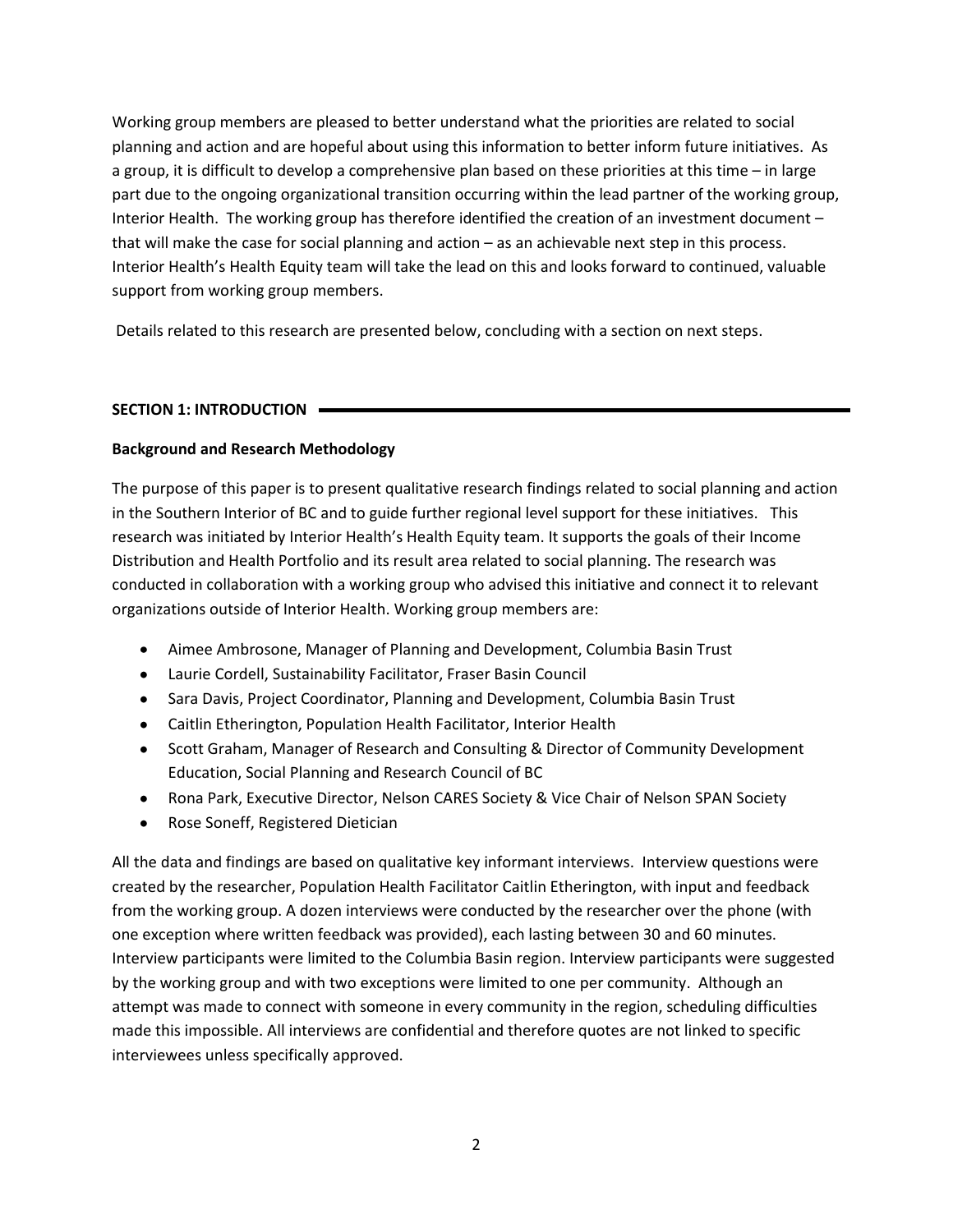#### **Interview Participants:**

- Connie Barlow, Executive Director, Golden Community Resource Society
- Lila Creswell, Chief Administration Officer, Village of Fruitvale
- Andrew Earnshaw, Executive Director, Castlegar District Community Services Society
- Joanne Ellis, Executive Director, WE Graham Community Service Society
- Marion Eunson, Director of Community and Family Services, St Mary's Band
- Cathy Girling, Manager, Community Development, Community Connections (Revelstoke) Society
- Ann Godderis, WINS Transition House Community Education Worker (Trail)
- Gord Johnston, Executive Director, Boys and Girls Club Cranbrook, Board Member Cranbrook Social Planning Society
- Janet Morton, Executive Director, Greater Trail Community Skills Centre
- Rona Park, Vice Chair, Nelson SPAN (Social Planning Action Network) Society
- Rafael Silver, Executive Director, Salmo Community Resource Society
- Aimee Watson, Food Security Coordinator, North Kootenay Lake Community Services Society
- Jill Zacharias, Social Development Coordinator, City of Revelstoke

### **SECTION 2: WHAT DOES SOCIAL PLANNING & ACTION LOOK LIKE RIGHT NOW?**

#### **Setting the Context: Doing More with Less**

Those who are involved in social planning and action are navigating complex and challenging dynamics. Although the research did not ask specific questions about this context, a quote from one interviewee stuck out as painting such a clear and important picture that it is included here in order to set the stage for the analysis that follows.

*"There are not a lot of small rural communities that have a social planner... It's very hard for municipalities to wrap their head around the position, much less commit resources. I just almost lost my funding – regardless of our success. Traditionally, the social jurisdiction has not been the role of the municipality. We have always looked to higher levels of government. But with the gradual withdrawal of the social safety net, those days are gone and are not coming back. Municipalities are left to face the consequences of this withdrawal every day. So, there is a need to develop partnerships and strategies – local and regional partnerships to reaffirm that social safety net. Without a dedicated person to pull it together it is not going to happen. Social sector front line workers are busy and cannot do higher level planning or address community-wide issues 'off the side of their desks'. But we need to be explicit about outcomes, tangible benefits. Social issues and successes are difficult to measure and quantify and this needs to be fleshed out."* 

– Jill Zacharias, Social Development Coordinator, Revelstoke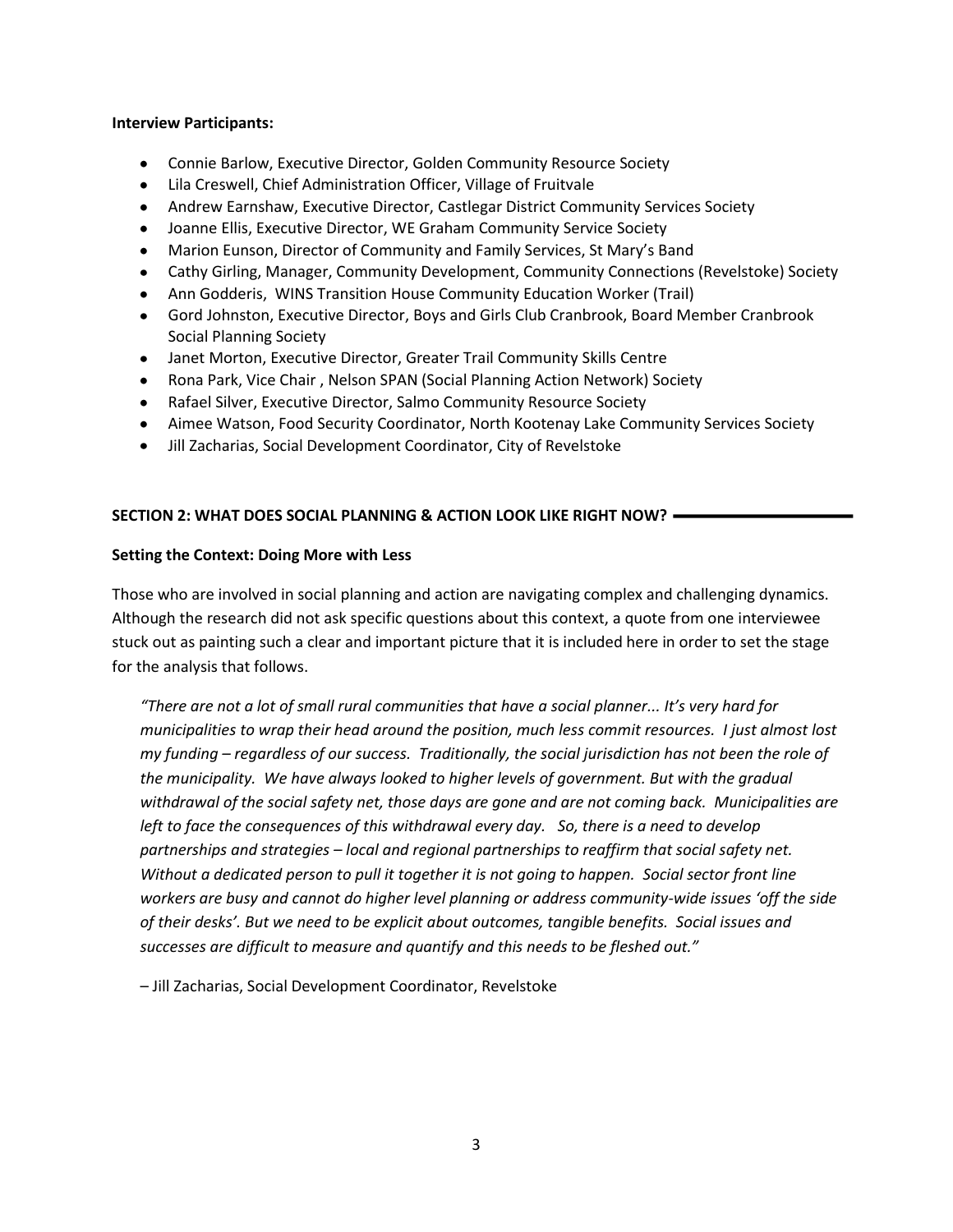### **Models of Social Planning and Action**

Three models emerged from the interviews that describe how communities engage in social planning and action. These are:

Community-Based Social Planning and Action  $\rightarrow$  group of people  $\rightarrow$  focused broadly on social planning

Project-Focused Social Action  $\rightarrow$  led by local gov't or community group  $\rightarrow$ partners as needed  $\rightarrow$  less planning

Issue-Based Social Planning and Action  $\rightarrow$  mandated to address specific issue  $\rightarrow$ can lead to broad social planning and action

This section provides an analysis of the interviews grouped according to these three models. A subsection on each model describes its key points and provides quotes from the interviews related to what stage of social planning and action the communities using that model are in. The choice of stages that interviewees were given to reflect on were: "internally-focused" with an emphasis on internal development and organization; "externally-focused" with an emphasis on current and future community-based projects; and "ready to support others" with enough success and lessons learned to feel they had something to offer other communities. Looking at this cross-section of models and stages offers an organized glimpse into what social planning currently looks like on the ground.

# Model #1: Community-Based Social Planning and Action (6/11 communities)

 $\rightarrow$  A group of people meeting regularly with a broad focus on social issues in their community

### Key Points:

- $\rightarrow$  Identified stages ("internally-focused", "externally-focused" and "ready to support others") blend into one another and are not linear. Groups move from one to the other triggered by external and/or internal factors.
- $\rightarrow$  There is an ongoing need for "internal focus". Even when a group has multiple successes and are looking for new projects, there is a need to continuously revisit the group's internal dynamics. This is at least partially due to the challenge of working with a "social" lens and a multi-sectoral group.
- $\rightarrow$  Resourced and strong leadership is critical to the maintenance and productivity of these groups. Therefore, sustainable productivity is always vulnerable to staff turnover. When present, formal leadership is either funded by local government or dovetailed into a position within a local social service organization.

### Notes from interviews:

- *"We are in the middle, externally-focused, and are heading backwards."*
- *"There is a last stage that comes when groups have gone through their internally focused processes, done some concrete projects, and then go back to being internally focused. Need to revisit what type of social planning you want to do – how do you review it? Important because*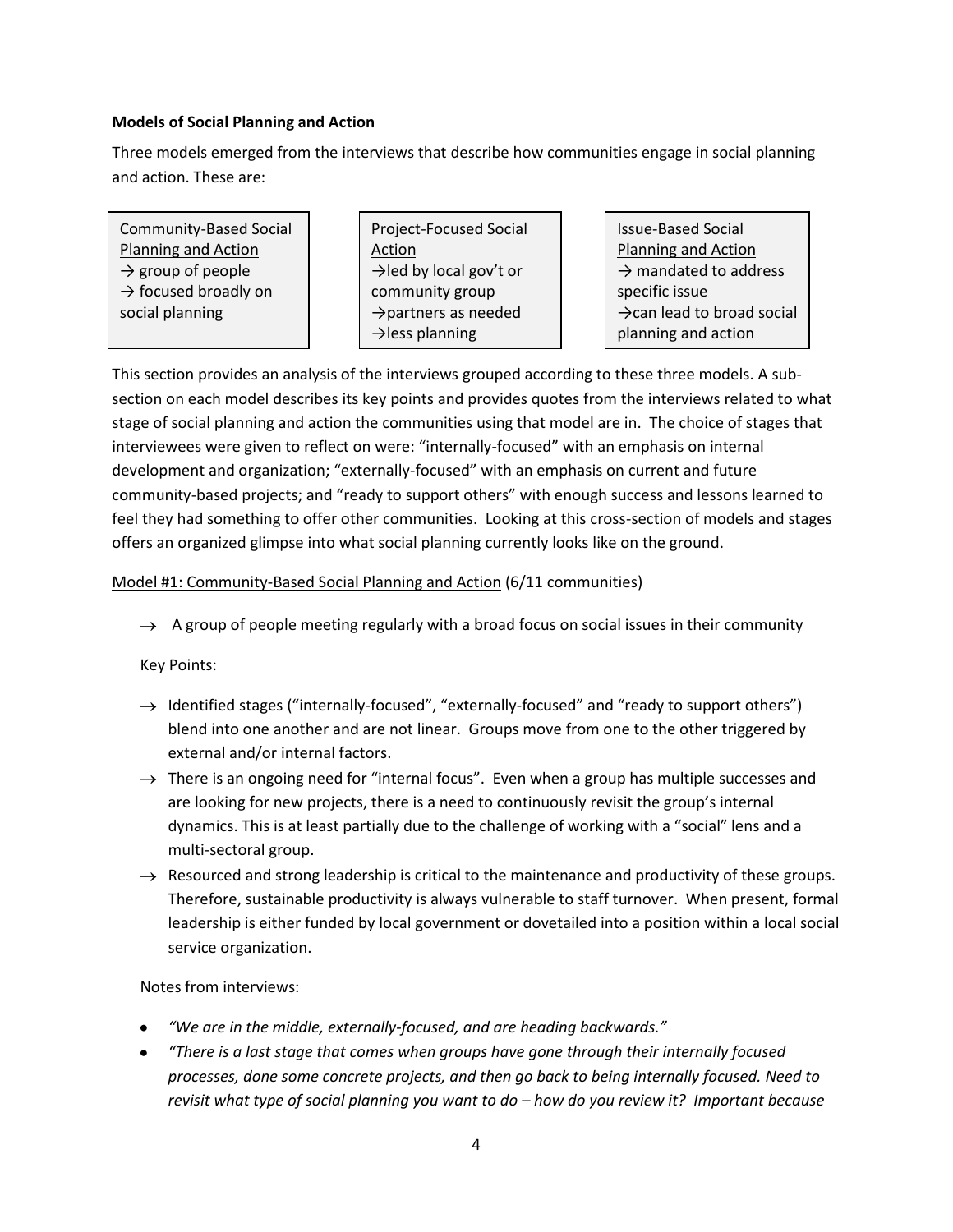*each individual has their own ideas about what social planning is and therefore group needs to revisit that on an ongoing basis."*

- *"We are definitely still internally focused. I am surprised we are still here, I thought we would be further along by now."*
- *"We are externally focused, although we do have more internal work to do."*
- *"We have jumped right into externally focused. My agency is the only one providing social services in town. We have identified and are trying to move forward on community development as a priority."*

# Project-Focused Social Action (4/11 communities)

 $\rightarrow$  Social projects are spearheaded by the local government or a community group and partnerships are developed or called-upon as they are needed.

# Key Points:

- $\rightarrow$  There is no, or very little, attention given to internally-focused activities.
- $\rightarrow$  With some exceptions, less planning is done but considerable project implementation occurs.
- $\rightarrow$  Informal collaboration occurs as it is needed within and outside of the social service sector.
- $\rightarrow$  This framework, particularly when led by a non-profit, is dependent on strong leadership and is vulnerable to staff turnover.

# Notes from interviews:

- $\bullet$ *"We don't have a social planning group – are in the exploratory phase. There are three major non-profit organizations that collaborate, coordinate – and any social planning happens at the board level. Lots of organizations - apparently there are 120 in the community - are excluded."*
- *"No formal social planning group - outside staff and board of our organization. We are a nonprofit organization working with community members and responding or reacting to needs and issues as they arise. We have a clear role in the community, built trust and credibility and have been extremely successful. I guess we are externally focused – looking for other opportunities and funding all the time."*
- *"I am the social planner – delegated by council. I work with organic groups - depending on the issue."*

# Issue-based Social Planning and Action (1/11 communities)

- $\rightarrow$  Social Planning is happening with a particular lens (e.g. food security, early childhood development, literacy).
- $\rightarrow$  Broader social planning objectives are often met as a by-product of focused activities.

Notes from interviews:

*"We are not a social planning program but through our (food security) activities, we are enabling a level of social organizing to occur."*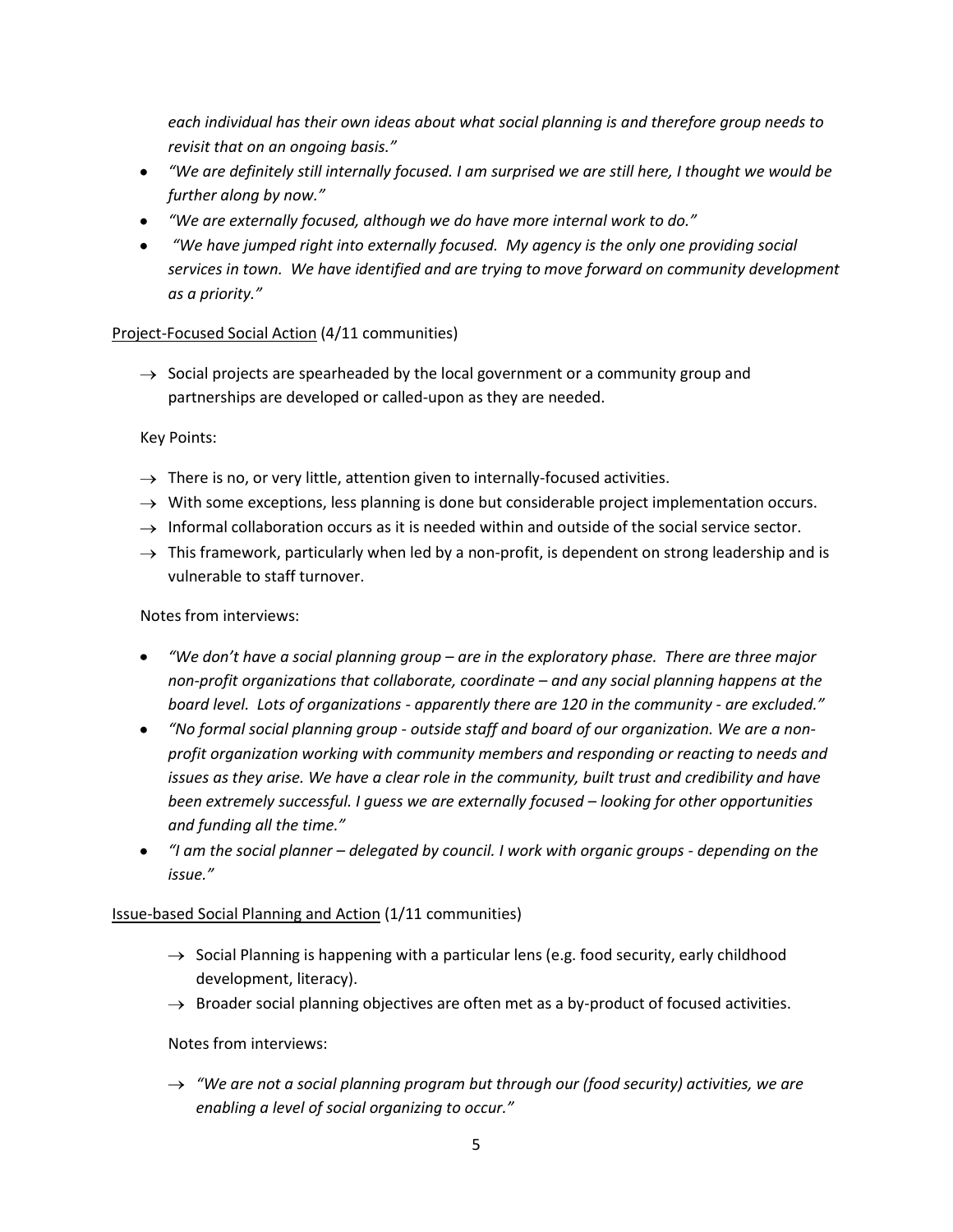### **Multi-Sectoral Participation**

- $\rightarrow$  Unsurprisingly, communities that have government committees addressing social planning have the most consistent inter-sectoral membership on their committees.
- $\rightarrow$  Many communities struggle to engage sectors outside of the social sector particularly economic development, business and municipal governments.
- $\rightarrow$  Many communities rely on relationships, engaging potential stakeholders on a project-byproject basis, rather than seeking consistent membership and ongoing participation.

# **The Role of Local Government**

- $\rightarrow$  There is a spectrum of local government participation in social planning and action, including:
	- $\bullet$ A facilitating or coordinating role where local government has a mandate to address social issues. Their role can include community consultation, planning and providing strategic direction, and providing resources including staff.
	- A participatory role where councillors are members of community-based social planning groups, in either active or more passive roles.
	- A supportive but sporadic role where government gets involved with specific projects as is feasible or relevant. Alternatively, when participation is dependent on who is in office.
	- A negligent or negative role where local government is not willing to become involved  $\bullet$ and may even appear hostile or threatened by local social planning group.
- $\rightarrow$  In facilitating or coordinating roles, there is an intention not to lead the process so as to have issues and priorities come from the community members
- $\rightarrow$  Some community-based groups acknowledge the risks, compromises and power imbalances that can be associated with too closely aligning with local government.
- $\rightarrow$  Overall, support and participation from local government is considered extremely important to social planning and action.

# **SECTION #3: WHAT HELPS AND WHAT HINDERS?**

# **Common Traps and Obstacles to Effective Social Planning and Action**

### Working in Multi-Sectoral Groups

- $\rightarrow$  Many communities have found engaging and sustaining participation from non-social sectors, particularly the municipal government and the business or economic development sector to be their biggest challenge.
- $\rightarrow$  Those communities that have managed to establish a multi-sectoral group acknowledged that working within this context is also a huge challenge. This stems from the diverse values, goals, and depth of understanding about social issues that exist around a multi-sectoral table.
- $\rightarrow$  Regardless of the challenges associated with it, working with a multi-sectoral group is consistently recognized as an essential component to effective social planning and action.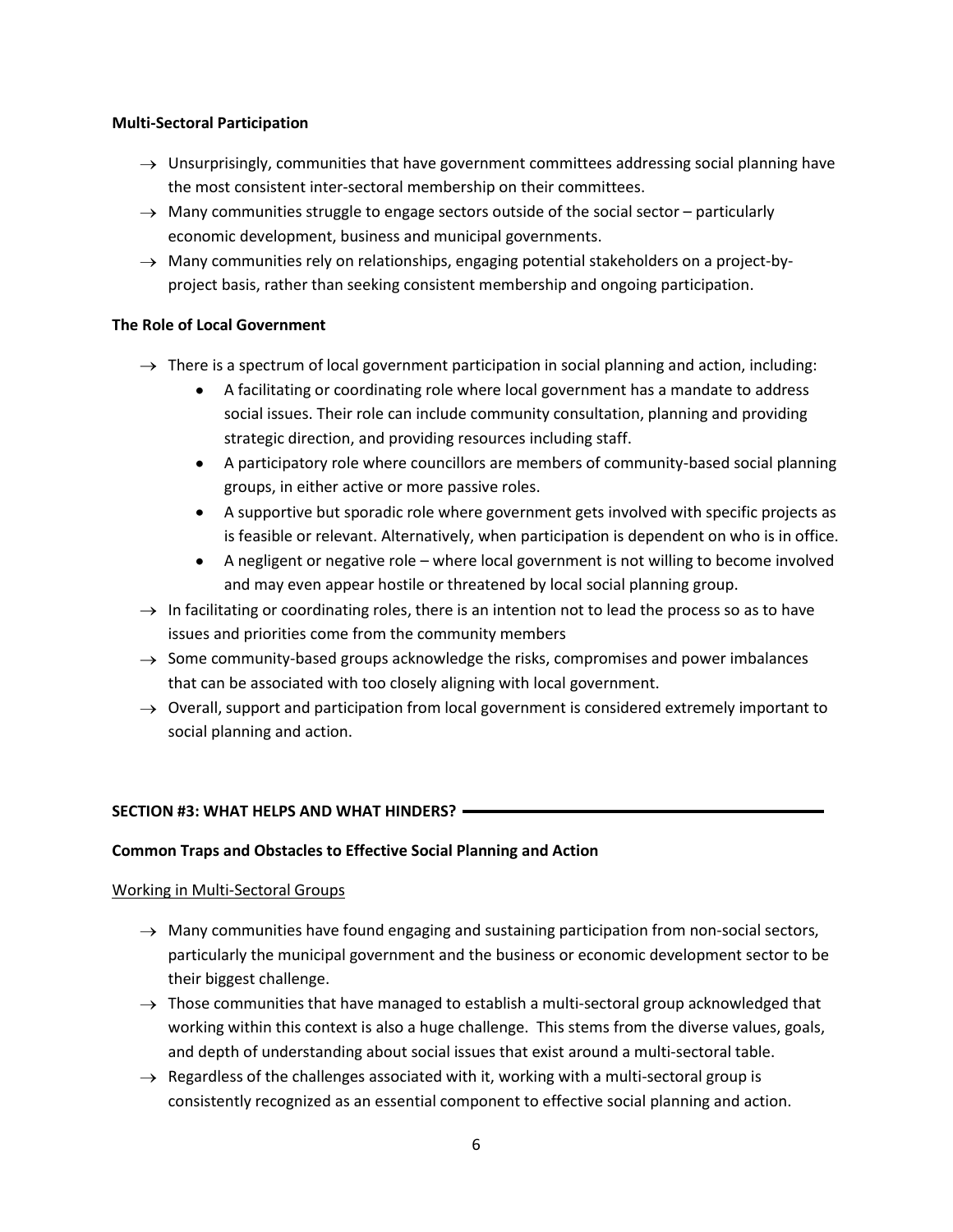### Key Person Liability and Succession Planning

- $\rightarrow$  In more than half of the communities, the entire social planning and action infrastructure was reliant on the vision and leadership of one key person, or a small group of people and their wellestablished relationships with one another. In many of those, that person will retire within the next five years.
- $\rightarrow$  There is very little thought given to succession planning and/or mentoring the next generation of social planners. In some cases there is a feeling that new, younger members are inadvertently discouraged from becoming involved because of the perception that they do not have the credibility, history, and positions of power to be useful.

### Burn-Out and Cynicism

- $\rightarrow$  Without adequate support, a substantial amount of social planning occurs "off the side of the desk" of people in already demanding positions.
- $\rightarrow$  Frustration associated with social planning processes and/or failure to produce meaningful and regular "wins" creates burn-out, cynicism and "complain-y" attitudes among leadership.
- $\rightarrow$  This emotional climate can make it difficult to attract and sustain the new and diverse membership that is so critical to successful social planning and action.

#### Funding and Resources

 $\rightarrow$  A lack of funding for social planning initiatives, particularly for the processes outside of project implementation, is a significant barrier. Supporting a coordinator position was the activity most likely to be attached to this obstacle. However, "bringing people together" and supporting projects such as media coverage, brochures and websites were also mentioned as underresourced needs.

#### Galvanizing Community Support

- $\rightarrow$  In some communities it is particularly difficult to engage community members either generally or with regard to key populations such as youth and young families.
- $\rightarrow$  Many social planning activities such as needs assessments and awareness raising rely on relationships with and participation of the broader community.
- $\rightarrow$  When the built environment is run-down and depressing (e.g. empty store fronts) it is difficult to galvanize people to think about an inspiring future vision for their community.

### Making Concrete Change

- $\rightarrow$  For community-based social planning groups, moving from an internal (planning) to an external (action) phase can be challenging.
- $\rightarrow$  With the emphasis on planning, some interpret the plan as the end-goal and fail to place as much emphasis on translating the plan into concrete actions.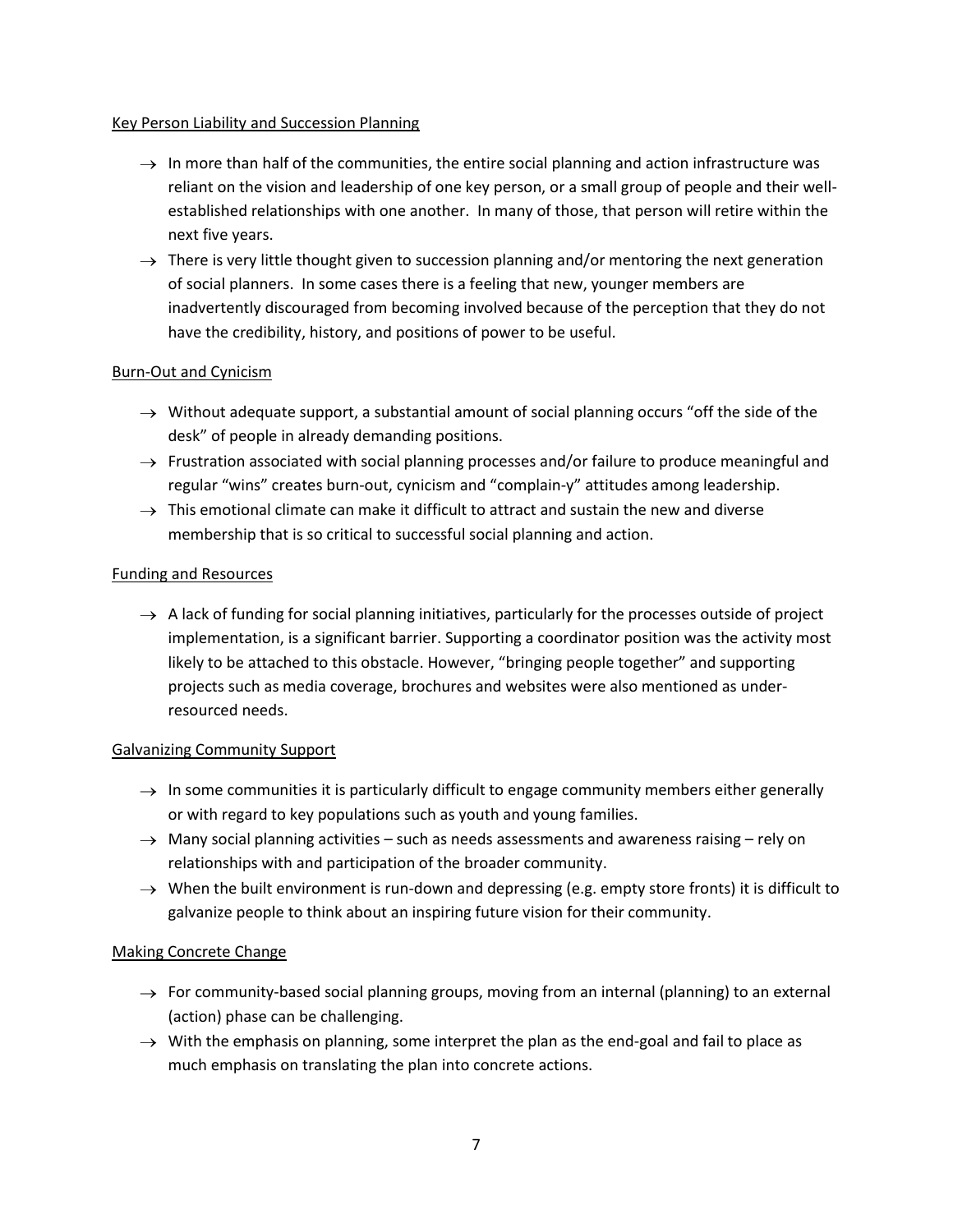- $\rightarrow$  Engagement, such as awareness-raising events or workshops, does not always feel like a "win" or lead to concrete action.
- $\rightarrow$  Without a shared understanding of what social planning and action is, as well as a genuine commitment to the process, goals can get sidelined by competing needs of members, agencies and sectors.

### **Success and Enablers to Effective Social Planning and Action**

#### Relationships and Communication

- $\rightarrow$  Few, if any, social issues are uniquely social and/or simple enough to be addressed by one or two agencies or individuals. Therefore, building relationships across sectors is a critical component of successful planning and action.
- $\rightarrow$  Communication activities can look like public meetings, hosting speakers, sector-based meetings, social planning committee meetings and/or educational workshops
- $\rightarrow$  The more you engage the community, the more they will engage you. Creating empowering and participatory processes will increase buy-in and commitment to invest and see projects through.
- $\rightarrow$  A key part of the coordinator role is their presence on multiple committees and in multiple spaces, connecting people and becoming a central contact. As such, they can identify potential collaboration as well as duplication.

#### Evidence-based and/or Strategic Planning

- $\rightarrow$  Credibility can be found by grounding choices for action areas in solid research (internal and external to the community), consultation processes and/or strategic choices.
- $\rightarrow$  When allocating scarce resources or making funding applications it is particularly important to have evidence-based community priorities, informed by research and community consultation.
- $\rightarrow$  Strategic planning can include addressing issues that resonate strongly with the community, capitalizing on opportunities, and/or matching goals to the available resources and capacity.
- $\rightarrow$  Intentional planning provides direction and focus within the often overwhelming multitude of social issues.

### "Wins"

- $\rightarrow$  Achieving meaningful and concrete results and outcomes builds buy-in, momentum and credibility in the eyes of stakeholders, community members and funders.
- $\rightarrow$  People are attracted to successful initiatives and success is generally measured very concretely even in the social sector where the most meaningful change is often long-term and reliant on various invisible processes.
- $\rightarrow$  Some groups focus first on "low-hanging fruit", possibly at the expense of internally-focused processes and attention.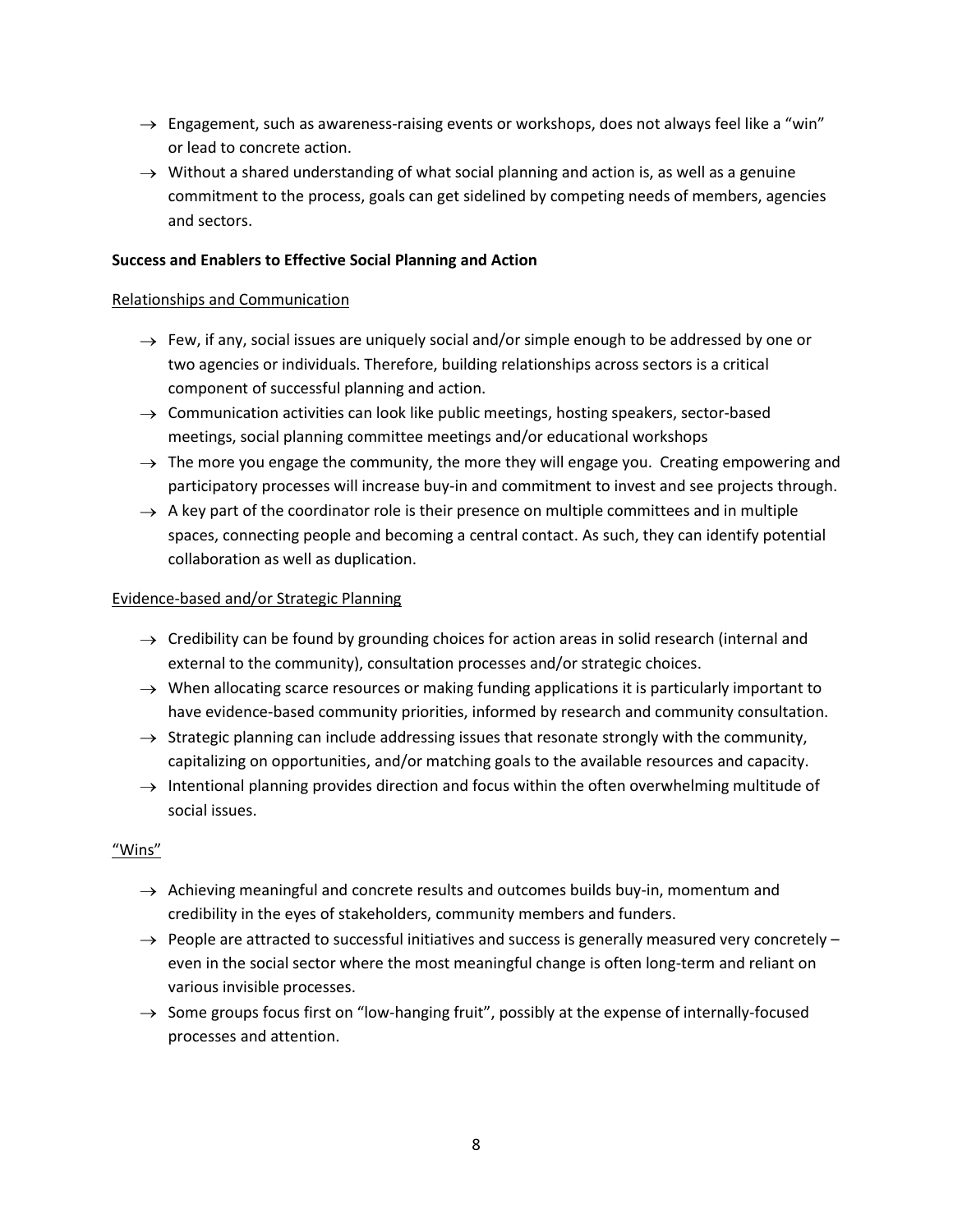# Raising the Profile of, and Capacity to Address, Social Issues

- $\rightarrow$  Social planning groups can act as a "hub" where spin-off groups can meet and break off to address specific initiatives.
- $\rightarrow$  Having a multi-sectoral group, with voices in many corners, increases the visibility of social issues as well as the will and interest of the community to address them.

# Leadership

- $\rightarrow$  Strong and dynamic leadership is a critical component of success in every model of social planning and action. It should, however, be balanced with capacity building of other members and ongoing succession planning.
- $\rightarrow$  Diverse champions of social planning and action, who are able to connect with various sectors and populations, will enable the engagement of broad support.
- $\rightarrow$  Effective and strategic leadership recognizes the central role of relationship-building.

# Funding and Assets

- $\rightarrow$  Successful social planning and action groups have the time and capacity to match meaningful projects with available grants.
- $\rightarrow$  Organizations with assets, such as property, or that are engaging in social enterprise, benefit from the relative stability of fund diversification and being perceived by funders as sustainable.

# Resourcefulness

 $\rightarrow$  The ability to be resourceful, flexible, creative and "do a lot with a little" leads to both "wins" and credibility.

### Size, demographics and spirit of the community

- $\rightarrow$  There is a perception that community size influences the feasibility of social planning and action.
- $\rightarrow$  High levels of community spirit (or the widespread prioritization of the community over individual or organizational interests) can act as significant enabler.
- $\rightarrow$  The demographics of a community impact the amount of time that community members have to engage in social planning and action. For instance, young families do not have the kind of time that youth, older adults and seniors have.

### Broad Support for Social Planning

- $\rightarrow$  Support for planning and action from both within and outside of the social sector as well as with a diverse range of community members is an enabler.
- $\rightarrow$  Local government and business and/or the economic development sector are key stakeholders.
- $\rightarrow$  Tapping into this support also means accepting "the pulse of the community" and accelerating or backing off as needed.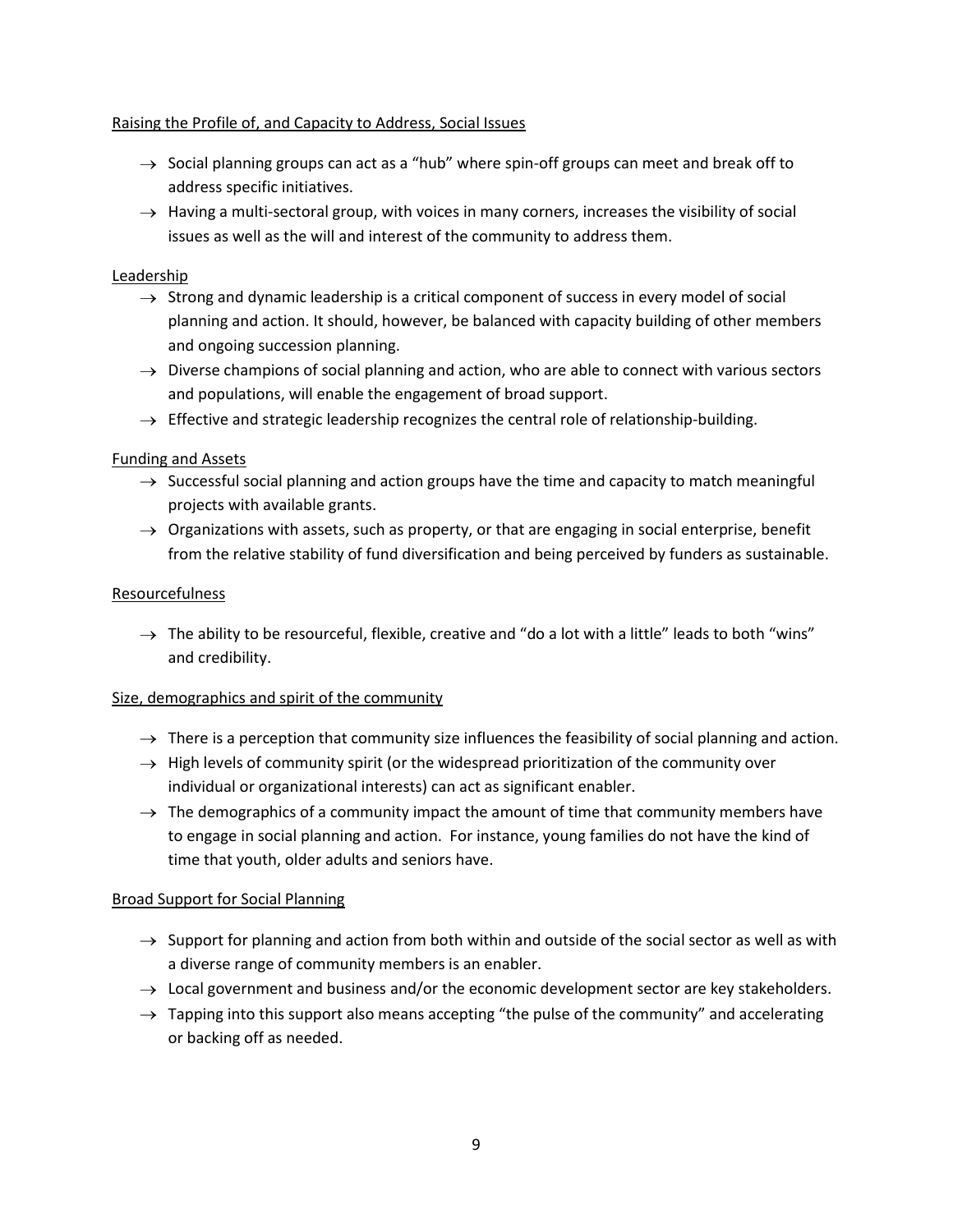# **SECTION #4: HOW COULD SOCIAL PLANNING & ACTION BE STRENGTHENED?**

# **Strategies to Support Social Planning**

Interviewees were asked to think about strategies that would be most helpful to the social planning and action activities in their communities and to reflect on a number of strategies identified by the working group. The following section provides a summary of their thoughts. It is indicated next to each whether there was a high (7-12 interviewees), moderate (4-6 interviewees), or low level (1-3 interviewees) of support for each strategy based on the number of interviewees that identified it as a priority.

# Capacity Building – General *(high level of support)*

- $\rightarrow$  At every stage and within every model there is a need for further capacity development.
- $\rightarrow$  Specific thematic topics included:
	- best practices in social planning and action
	- protocols/resources for engaging various sectors
	- a general background on social issues and different types of social planning what social planning is, its intent and how it connects to practices and actions.
- $\rightarrow$  There is a demand to hear more from field leaders and experts.

# Regional Workshops *(high level of support)*

- $\rightarrow$  Hearing from and learning with others inspires, provides a big picture view and opportunities to build relationships, and makes people think outside of their boxes.
- $\rightarrow$  Events should also target local governments, who generally are perceived as having a limited understanding of social planning and action.
- $\rightarrow$  There is an opportunity to build on positive experiences and high demand from the Columbia Basin Trust symposium and Traction for Community Action workshops.
- $\rightarrow$  Finding resources and time to attend can be a challenge.
- $\rightarrow$  Not all communities feel that they are ready for this. Some feel they need to focus internally before they could benefit from hearing about the experiences of others.

# Online Webinars *(low level of support)*

- $\rightarrow$  Lack of support was due to:
	- A preference for face-to-face interactions
	- It being hard to prioritize when dealing with busy, full work-loads
	- The nature of the medium which engages a large, varied audience meaning that there is a tendency to be too general and/or focused on larger communities
	- It being difficult to use to build capacity of community-at-large

### Individualized Support for Communities - General *(high level of support)*

 $\rightarrow$  Communities face some very specific issues that are best served through individualized support.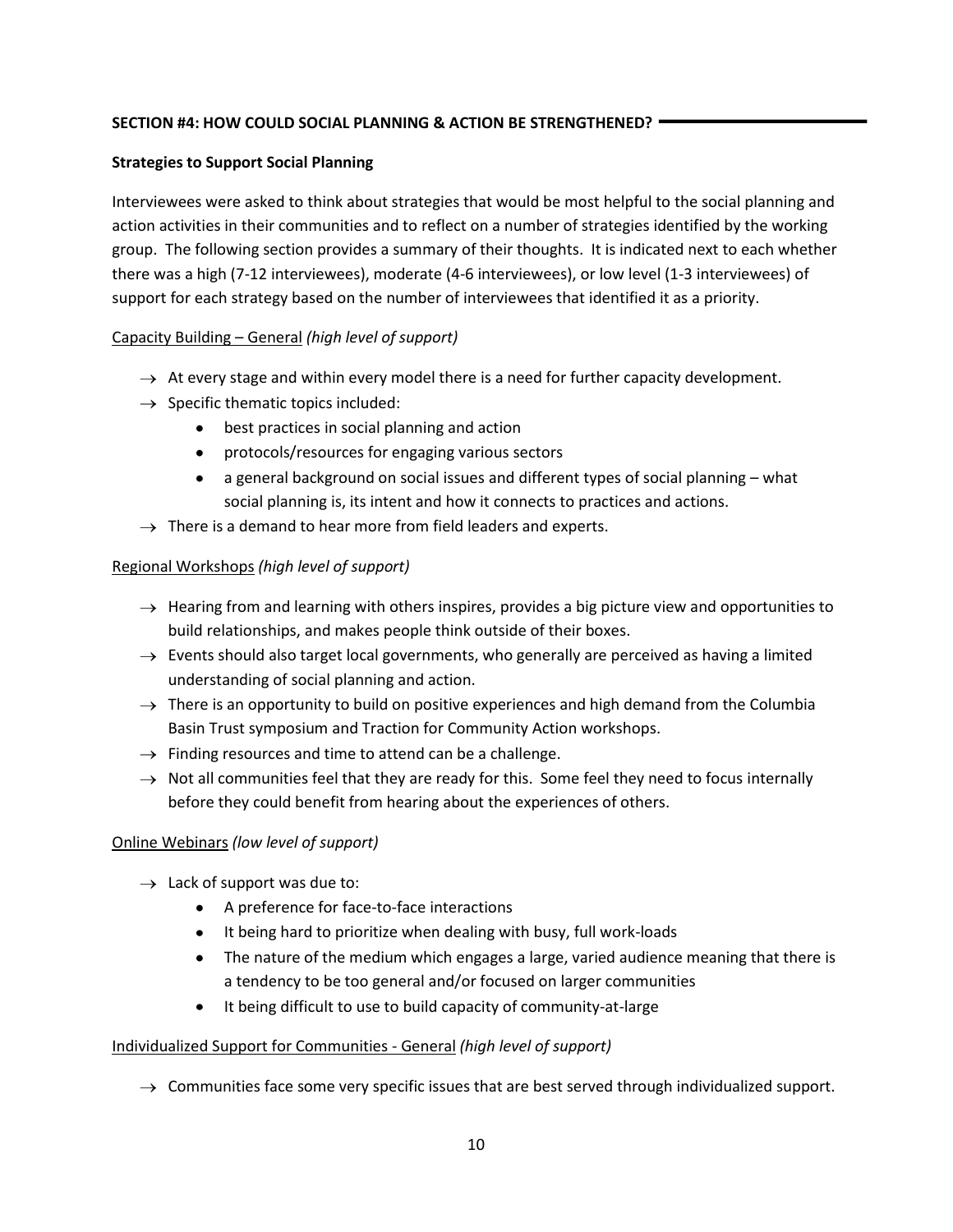- $\rightarrow$  There is an opportunity to build off positive experiences and high demand for similar support from SPARC, Fraser Basin Council, LIRN and others.
- $\rightarrow$  Potential activities that were identified include support with: community brain trusts, assessments, website development, and scenario planning.
- $\rightarrow$  Particularly desirable for groups who are: in the initial stages of planning; struggling in later stages; or lacking experience in more formalized social planning.
- $\rightarrow$  Can be particularly helpful to bring in someone with enough clout to get the attention of disengaged or reluctant sectors and stakeholders.
- $\rightarrow$  This support could be dovetailed with regional workshops as reinforcing strategies.

# Train-the-Trainer *(high level of support)*

- $\rightarrow$  Important outcomes of this strategy are the creation of a network of social planners, as well as a broadened use of best practices and a shared language.
- $\rightarrow$  There is an opportunity to build on the cooperation and collaboration that already occurs.
- $\rightarrow$  There is a suggestion to put these trainers in municipalities, providing grants to cost share with local governments. They could then support social planning locally and act as regional trainers.

# Mentoring *(high level of support)*

- $\rightarrow$  It is important for a skilled facilitator to follow right through to the end rather than bringing in different people to lead each stage, which results in too much repetition and loss of momentum.
- $\rightarrow$  The expertise of someone who has on-the-ground successful experience is valuable and holds credibility.
- $\rightarrow$  There is a danger that outside people are not always accepted by smaller communities.

# Tools and Resources – General *(moderate level of support)*

- $\rightarrow$  There is a need for accessible local data on social issues such as poverty rates and food insecurity to be able to clearly speak to baseline concerns and project impacts.
- $\rightarrow$  There is a need for more support specifically targeted to and designed for smaller rural areas. This is in terms of the content and approach as well as who communities are competing against for funding or support. For example, some initiatives define "rural" as all communities with a population below 50 000, which is very different from those with a population of 2 000 or 7 000.
- $\rightarrow$  There is an idea to adapt CIEL's community index ([http://www.theciel.com/\)](http://www.theciel.com/), tailoring it to a community capacity tool specifically for social planning and action that will assess what stage communities are in and target strategies accordingly.

# Social Planning Investment Document *(high level of support)*

 $\rightarrow$  There is a need for a tool that could be used by community groups to mobilize support for social planning and possibly for funding a coordinator. This could include a cost-benefit analysis.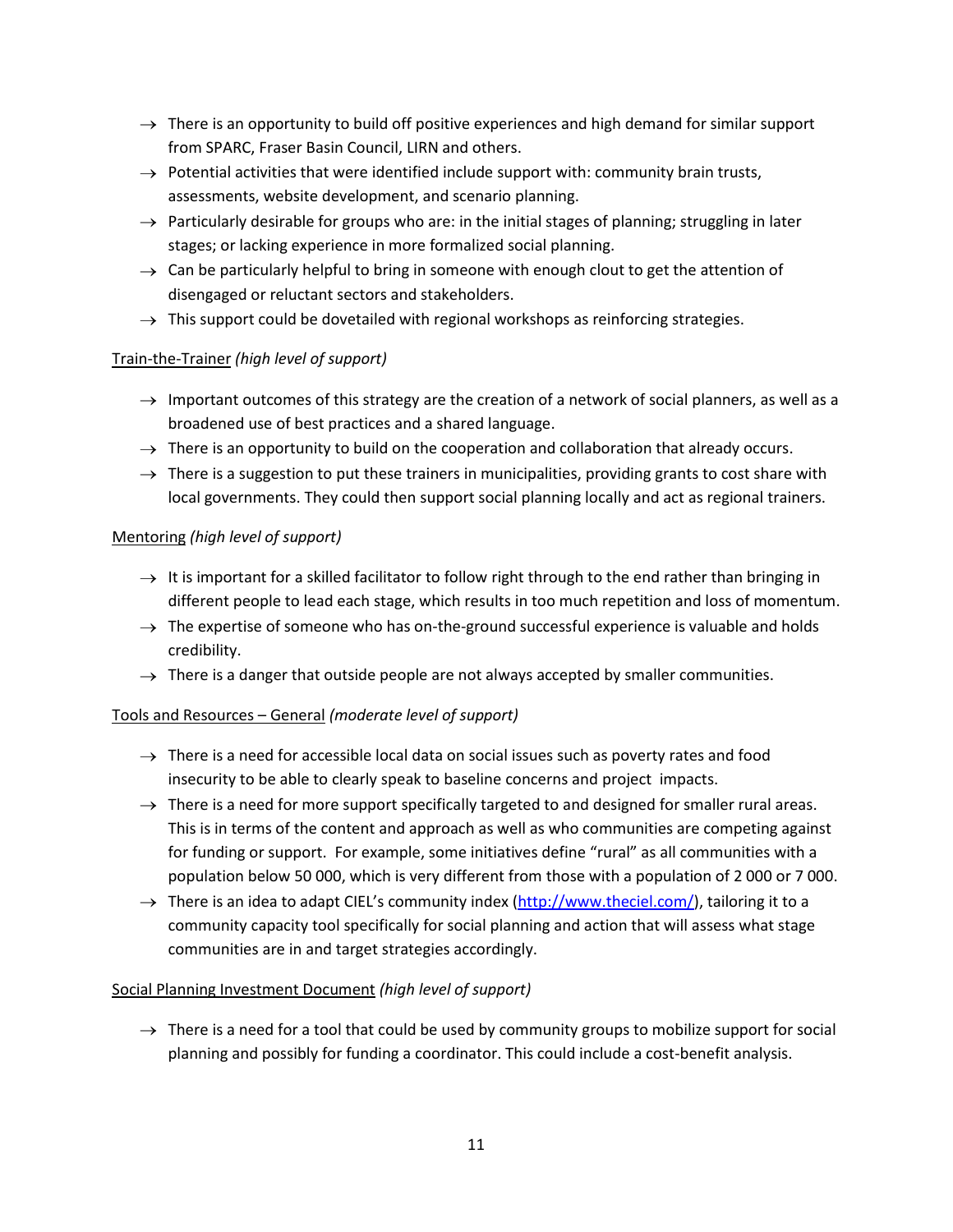- $\rightarrow$  This is prioritized most highly by communities who are struggling with building multi-sectoral support and those who feel like not having a coordinator is their major impediment to moving forward.
- $\rightarrow$  There is an opportunity to build off of the successes of social planning and advocacy for similar types of community coordinator positions (e.g. Social Development Coordinator in Revelstoke and Cultural Development Commissioner in Nelson).
- $\rightarrow$  Having a municipal government funded coordinator is not the only feasible model and an investment document should explore other options and outline potential risks and benefits associated with each.

# Funding *(low level of support)*

- $\rightarrow$  The three communities that identified funding named it as the most important strategy to help them move social planning forward in their community. Funds would be allocated to support human resources involved with social planning and action, be it consultants, a coordinator or current volunteers.
- $\rightarrow$  Many communities recognize that any funding for human resources would have to be matched by local government and/or the community.

# Networking and Communication Opportunities – General *(high level of support)*

- $\rightarrow$  There is a high demand to bring people together, regularly, to network within communities.
- $\rightarrow$  In some communities the priority was convening and coordinating the main players in the social sector. In other communities the focus was around attracting other sectors such as faith, business and government into conversations addressing social issues.

# Online Map of Social Planning and Action Organizations/Activities *(moderate level of support)*

- $\rightarrow$  Support for this strategy assumed that this tool would: be easy to use, incorporate reminders to update your profile and include contact information. Additional key points are that it would:
	- be particularly helpful for communities who are starting out either with their social  $\bullet$ planning process or with a particular initiative;
	- build off the momentum of communities that are already sharing strategies and plans;
	- avoid wasting precious time and resources "reinventing the wheel";
	- provide information about what is happening in neighbouring communities, which people too often do not have; and
	- **•** offer ideas, momentum and inspiration.
- $\rightarrow$  Hesitation about this strategy was based on the following:
	- Without guaranteed interest and buy-in, it runs the risk of being another website/tool that no one goes to or uses.
	- That community deficits are based in time and energy rather than knowledge or skills.
	- There is a reluctance to spend more time on the computer and/or a lack of familiarity  $\bullet$ with electronic media and social networking technologies. This sentiment was offered